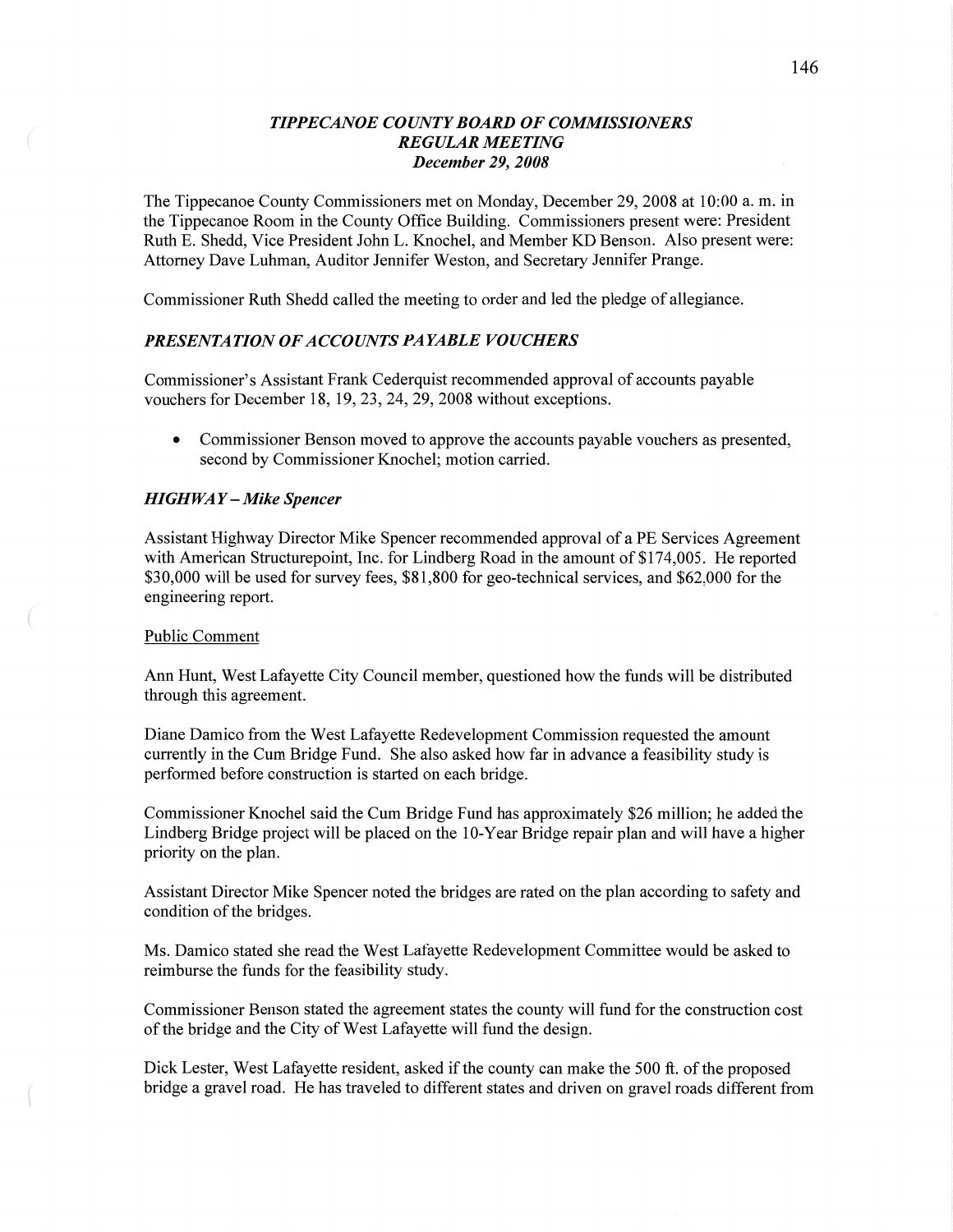any gravel road in our area. He believes a gravel road will cost a fraction of the amount proposed for the Lindberg Bridge.

Commissioner Knochel stated the unstable condition of the current bridge and the lack of water movement in the area does not permit the use of gravel.

**0** Commissioner Knochel moved to approve the PE Services Agreement with American Structurepoint, **Inc.** as presented, second by Commissioner Benson; motion carried.

# *SHERIFF* **—** *Tracy Brown*

Sheriff Tracy Brown presented information regarding the new 911 vendor. Sheriff Brown reported the budget for 2009 is **\$1.6** million, and in 2010 is a proposed \$1.5 million, which is a 7.5% reduction. In years past, 911 required 18 **months** of revenue to **fund** a single year of services. Proposals were received from **AT&T,** Interact, J&K Communications, MicroData, Verizon, and INdigital Telecom. **A** selection committee included:

- $\triangleright$  Councilmember Tom Murtaugh
- Commissioner KD Benson
- $\triangleright$  Major Charles Williams VVVVVV
- $\triangleright$  Lt. Rick Walker
- Former **MITS** Director Diane Hawkins
- $\triangleright$  Sheriff Tracy Brown

The Sheriff's Department had **a** one year contract with Verizon, which will be used until the transition is complete. Sheriff Brown reported Verizon owns a majority of the telephone wire in Tippecanoe County and they will be an important **part** of the process as the county transitions to the new vendor. With the new vendor additional equipment will be purchased and will provide the county with the flexibility of owning **a** system which eventually will reduce the 911 budget.

Mark Brady, CEO and founder of INdigital Telecom, spoke regarding the proposed 911 service. INdigital will provide Tippecanoe County with wireless and wireline 911 service, ALI database services and system integration. The counties own Internet Protocol (IP) will be utilized over fiber network to control cost. **A** regional call center will be created to meet emerging/changing needs. And finally, INdigital will integrate the new system with existing systems to achieve high value and performance.

Sheriff Brown thanked Major Charles Williams for his dedication on the 911 project and all the other members of the committee that assisted in the recommendation for the new vendor.

• Commissioner Benson moved to select INdigital Telecom as the 911 vendor of choice and allow the Sheriff to negotiate **a** contract, second by Commissioner Knochel; motion carried.

## *YOUTH* SER *VICES — Rebecca Humphrey*

Youth Services Director Rebecca Humphrey presented a Memorandum of Understanding on behalf of Judge Rush between Superior Court 3 and Juvenile Alternatives. Judge Rush is requesting a transfer of fimds from Secure Detention to pay for Detention Services to Juvenile Alternatives for uncollected fees.